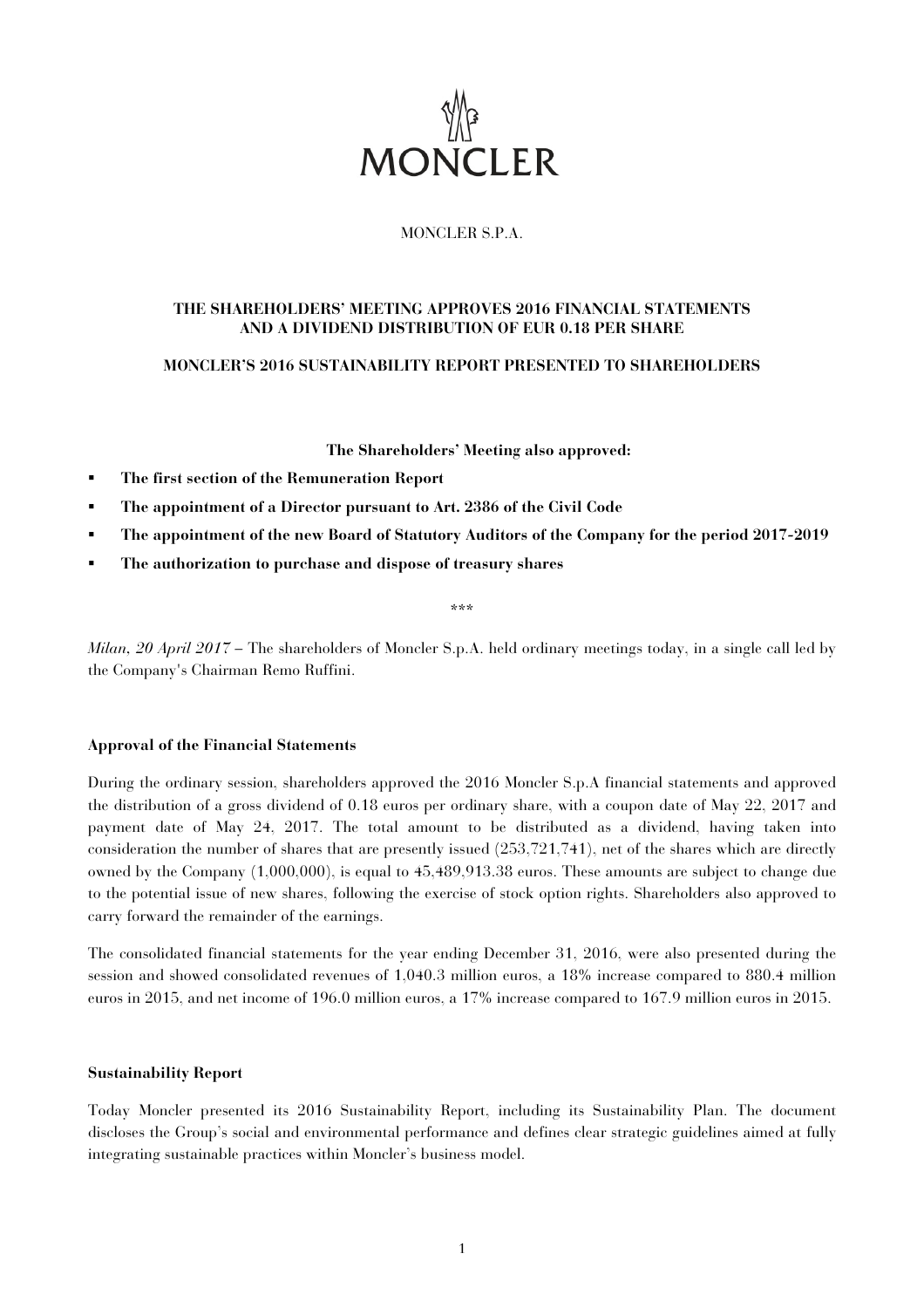## **Remuneration Report**

The ordinary Shareholders' Meeting has approved the first section of the Remuneration Report drafted by the Board of Directors pursuant to art. 123-ter of the Legislative Decree no. 58 of 24 February 1998 (the "**TUF**") and art. 84-quarter of the CONSOB Regulation no. 11971/1998 (the "**Issuers' Regulation**"), concerning the Company's policy on the remuneration of the Board of Directors and the Company's Key Managers, as well as the procedures applied for the adoption and implementation of the policy.

The Remuneration Report is available on the Company's website www.monclergroup.com, Section "*Governance / Shareholders' Meeting*".

# **Appointment of a Director pursuant to Article 2386 of the Civil Code and Article 13.4 of the Company's articles of association**

The ordinary Shareholders' Meeting also approved the appointment of Juan Carlos Torres Carretero as Director of the Company, in accordance with Article 2386 of the civil code and Article 13.4 of the Company's articles of association. Mr. Torres was coopted onto the Board of Directors on November 8, 2016 and will remain in charge until the end of the term for the Board Members currently in office, i.e. until the date of the meeting of Shareholders called to approve the financial statements for the year ending on 31 December 2018. Shareholders have agreed that Mr. Torres will receive the same remuneration as the other Members of the Board currently in office.

A biography of Mr. Torres is available on the Company's website, www.monclergroup.com, in the section "*Governance / Board of Directors*".

Based on the information available to the Company, Juan Carlos Torres currently indirectly holds 1,484,320 shares in Moncler through Ruffini Partecipazioni Holding S.r.l..

# **Appointment of the new Board of Statutory Auditors for the three-year period 2017-2019**

The ordinary Shareholders' Meeting appointed the Board of Statutory Auditors for the three-year period 2017- 2019.

The new Board of Statutory Auditors, whose term of office will last until the Annual General Meeting of Shareholders that will be convened to approve the financial statements for the year ending 31 December 2019, consists of 3 standing Auditors and 2 alternate Auditors. Based on the two lists presented, the newly-appointed Members are: Riccardo Losi, as Chairman of the Board of Statutory Auditors, drawn from the second list, presented by a group of asset management companies and international and national institutional investors; Antonella Suffriti e Mario Valenti, as standing Auditors, drawn from the first list, presented by the shareholder Ruffini Partecipazioni S.r.l.; as well as Lorenzo Mauro Banfi and Federica Albizzati, as alternate Auditors, drawn respectively from the first and second lists.

The Shareholders' Meeting has also set the remuneration for the standing Auditors at Euro 41,000 and at Euro 60,000 for the Chairman of the Board of Statutory Auditors.

Based on the information available to the Company, none of the Statutory Auditors hold shares in Moncler.

The Statutory Auditors' biographies are available on the Company's web site at www.monclergroup.com, in the section "*Governance / Board of Statutory Auditors*".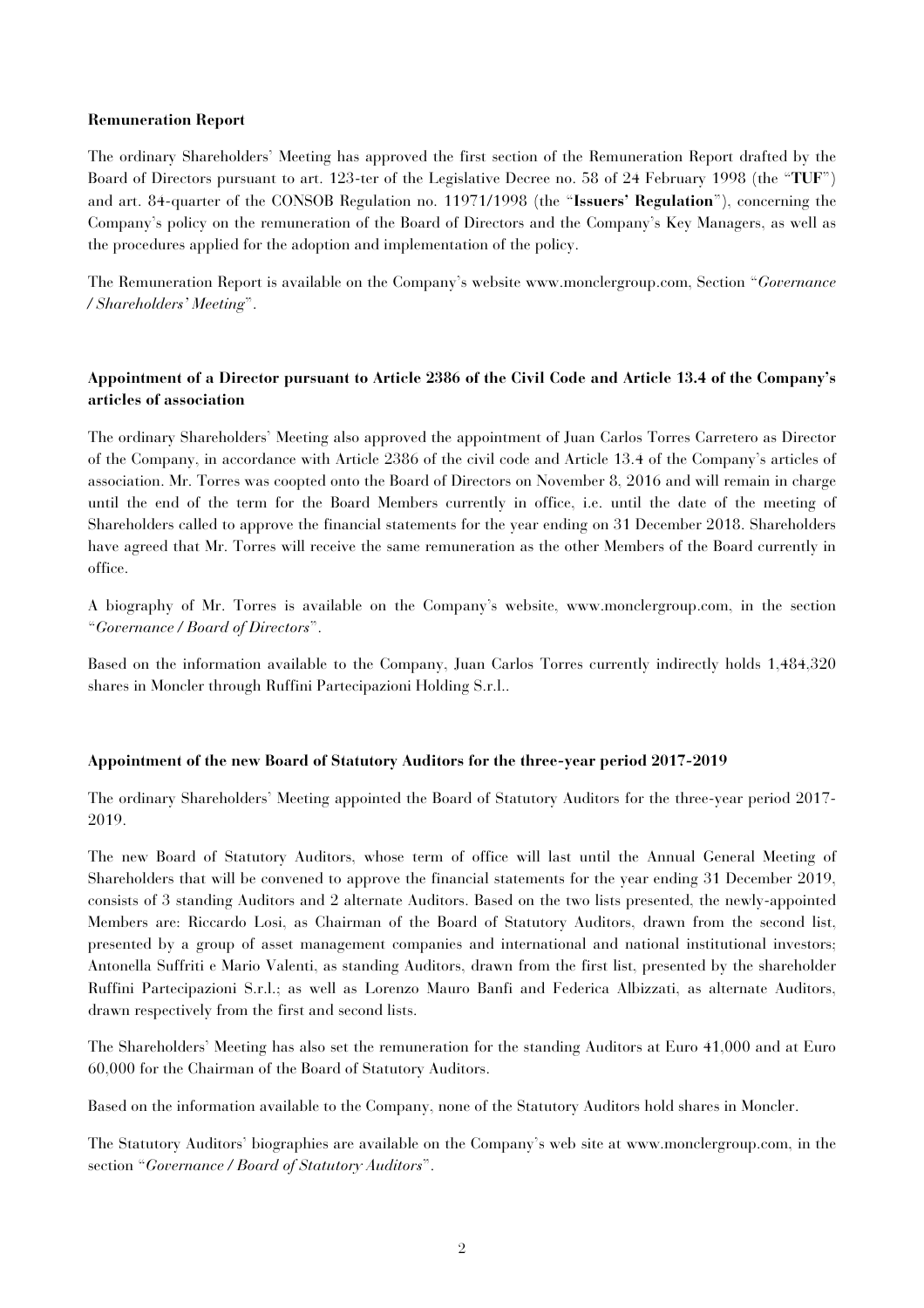## **Authorization to purchase and dispose of treasury shares**

The ordinary Shareholders' Meeting, having revoked – for the non-executed part – the authorization to purchase and dispose of ordinary shares held by the Company, granted by the Shareholders' Meeting on 20 April 2016, resolved to authorize, pursuant to and for the purposes of Article 2357 and ss. of the Italian Civil Code and Article 132 of the TUF, the purchase and disposal of the Company's treasury shares, in one or several tranches, for a period of 18 months starting from the date of the Shareholders' Meeting's resolution and, with no time limits, the disposal pursuant to the terms and conditions provided by the resolution proposal approved by the Board of Directors on 28 February 2017 and illustrated in the related report drafted by the Board of Directors pursuant to Article 125-ter of the TUF and Article 73 of the Issuers' Regulations, available at the Company's registered office in Milan, Via Stendhal no. 47 and on the Company's website www.monclergroup.com, section "*Governance / Shareholders' Meeting*".

The authorization granted by today's Shareholders' Meeting is made in order to enable the Company to purchase and dispose of the ordinary shares, in strict compliance with applicable EU and national regulations and with the market practices approved by CONSOB, pursuant to Article 180, paragraph 1, section c), of the TUF for the following purposes: (i) in order to support the market liquidity and efficiency and the creation of the so-called "treasury stock", including the use of the purchased treasury shares; (ii) as payment in extraordinary transactions, including share swaps with third parties in transactions of interest for the Company, including the allocation to convertible bonds or convertible bond loans with warrants; and (iii) in order to fulfil the obligation to assign shares pursuant to the distribution programmes, for consideration or free of charge, options on shares or shares to directors, employees and collaborators of the Company or of its subsidiaries, as well as pursuant to programmes for the assignment of shares free of charge to the Shareholders.

The acquisition price of each share shall not be lower than the official stock market price of the Moncler shares registered on the day prior to the one on which the purchase transaction is carried out, reduced by 20%, and not higher than the official stock market price registered on the day prior to the one on which the purchase transaction is carried out, increased by 10%, without prejudice to the other terms and conditions established by Article 3 of the Regulation (EC) no. 1052 of March 8, 2016, and by the regulations valid and applicable *protempore*). The maximum number of acquired shares shall not have a total nominal value exceeding the fifth part of the share capital of the Company at the date of the resolution of the today's Shareholders' Meeting, therein included the shares held by the subsidiaries.

It is also pointed out that, as of today, the Company holds in its portfolio a total of 1,000,000 treasury shares, equal to 0.4% of the share capital.

The possible operations carried out in execution of the authorization of the Shareholders' Meeting shall be communicated to the market pursuant to the terms and with the modalities provided under Article 87-bis of the Issuers' Regulations.

For further information, please make reference to the Board of Directors' explanatory report, on the fifth item on the ordinary part of the agenda, which is available on the Company's website www.monclergroup.com, section "*Governance / Shareholders' Meeting*" and to the preceding press release dated 28 February 2017 published in occasion of the approval by the Company's Board of Directors of the resolution proposal that was approved by the Shareholders' Meeting held today.

\*\*\*

*The summary statement of voting will be made available on the Company's website pursuant to art. 124-quater, of the Legislative Decree no. 58/1998, within 5 days as of the Shareholders' Meeting.*